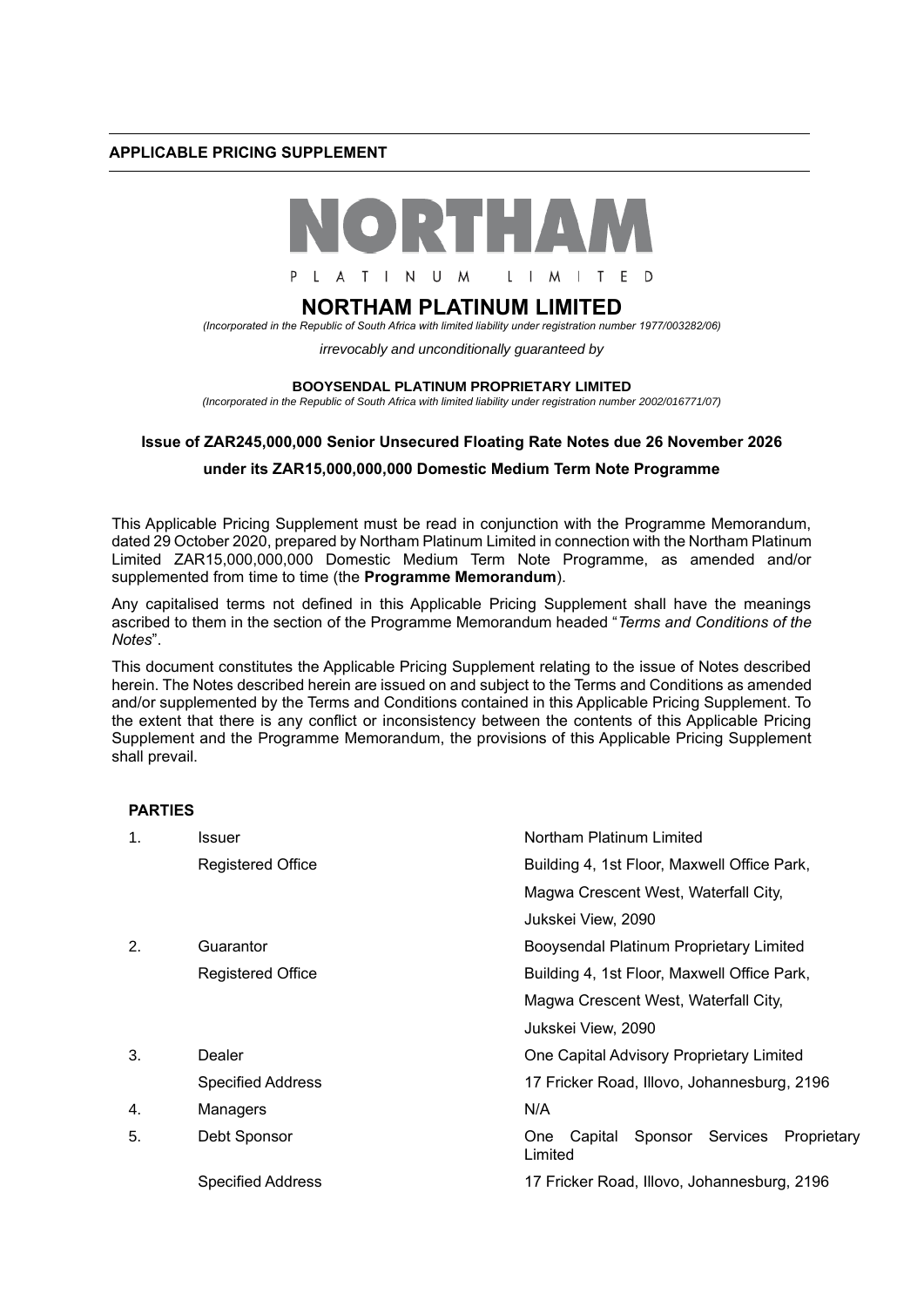| 6.  | Paying Agent                                                                              |                                  | Nedbank Limited (acting through its Nedbank<br>Investor Services division)                                                                               |
|-----|-------------------------------------------------------------------------------------------|----------------------------------|----------------------------------------------------------------------------------------------------------------------------------------------------------|
|     | <b>Specified Address</b>                                                                  |                                  | 33 Hoofd Street, Braampark, Braamfontein,<br>Johannesburg, 2000, South Africa                                                                            |
| 7.  | <b>Calculation Agent</b>                                                                  |                                  | Nedbank Limited (acting through its Corporate<br>and Investment Banking division)                                                                        |
|     | <b>Specified Address</b>                                                                  |                                  | 135 Rivonia Road, Sandton, 2196, South Africa                                                                                                            |
| 8.  | <b>Transfer Agent</b>                                                                     |                                  | Nedbank Limited (acting through its Corporate<br>and Investment Banking division)                                                                        |
|     | <b>Specified Address</b>                                                                  |                                  | 135 Rivonia Road, Sandton, 2196, South Africa                                                                                                            |
| 9.  | <b>Issuer Agent</b>                                                                       |                                  | Nedbank Limited (acting through its Corporate<br>and Investment Banking division)                                                                        |
|     | <b>Specified Address</b>                                                                  |                                  | 135 Rivonia Road, Sandton, 2196, South Africa                                                                                                            |
| 10. | Settlement Agent                                                                          |                                  | Nedbank Limited (acting through its Corporate<br>and Investment Banking division)                                                                        |
|     | <b>Specified Address</b>                                                                  |                                  | 135 Rivonia Road, Sandton, 2196, South Africa                                                                                                            |
|     |                                                                                           | PROVISIONS RELATING TO THE NOTES |                                                                                                                                                          |
| 11. | <b>Status of Notes</b>                                                                    |                                  | Senior Unsecured                                                                                                                                         |
| 12. | <b>Series Number</b>                                                                      |                                  | 21                                                                                                                                                       |
| 13. | <b>Tranche Number</b>                                                                     |                                  | 1                                                                                                                                                        |
| 14. |                                                                                           | Aggregate Nominal Amount         |                                                                                                                                                          |
|     | (a)                                                                                       | Series                           | ZAR245,000,000                                                                                                                                           |
|     | (b)                                                                                       | Tranche                          | ZAR245,000,000                                                                                                                                           |
| 15. | Interest                                                                                  |                                  | Interest-bearing                                                                                                                                         |
| 16. |                                                                                           | <b>Interest Payment Basis</b>    | <b>Floating Rate</b>                                                                                                                                     |
| 17. | Automatic/Optional Conversion from one<br>Interest/Redemption/Payment Basis to<br>another |                                  | N/A                                                                                                                                                      |
| 18. | Form of Notes                                                                             |                                  | The Notes in this Tranche are listed Notes issued<br>in uncertificated form and held by the CSD                                                          |
| 19. | <b>Issue Date</b>                                                                         |                                  | 26 November 2021                                                                                                                                         |
| 20. |                                                                                           | Nominal Amount per Note          | ZAR1,000,000                                                                                                                                             |
| 21. | Specified Denomination                                                                    |                                  | ZAR1,000,000                                                                                                                                             |
| 22. | <b>Specified Currency</b>                                                                 |                                  | ZAR                                                                                                                                                      |
| 23. | <b>Issue Price</b>                                                                        |                                  | 100 percent                                                                                                                                              |
| 24. | <b>Interest Commencement Date</b>                                                         |                                  | 26 November 2021                                                                                                                                         |
| 25. | <b>Maturity Date</b>                                                                      |                                  | 26 November 2026                                                                                                                                         |
| 26. | Applicable Business Day Convention                                                        |                                  | <b>Following Business Day</b>                                                                                                                            |
| 27. | <b>Final Redemption Amount</b>                                                            |                                  | 100% of Nominal Amount                                                                                                                                   |
| 28. | Last Day to Register                                                                      |                                  | By 17h00 on 15 February, 15 May, 15 August and<br>15 November of each year until the Maturity Date<br>or if such day is not a Business Day, the Business |

Day preceding the Books Closed Period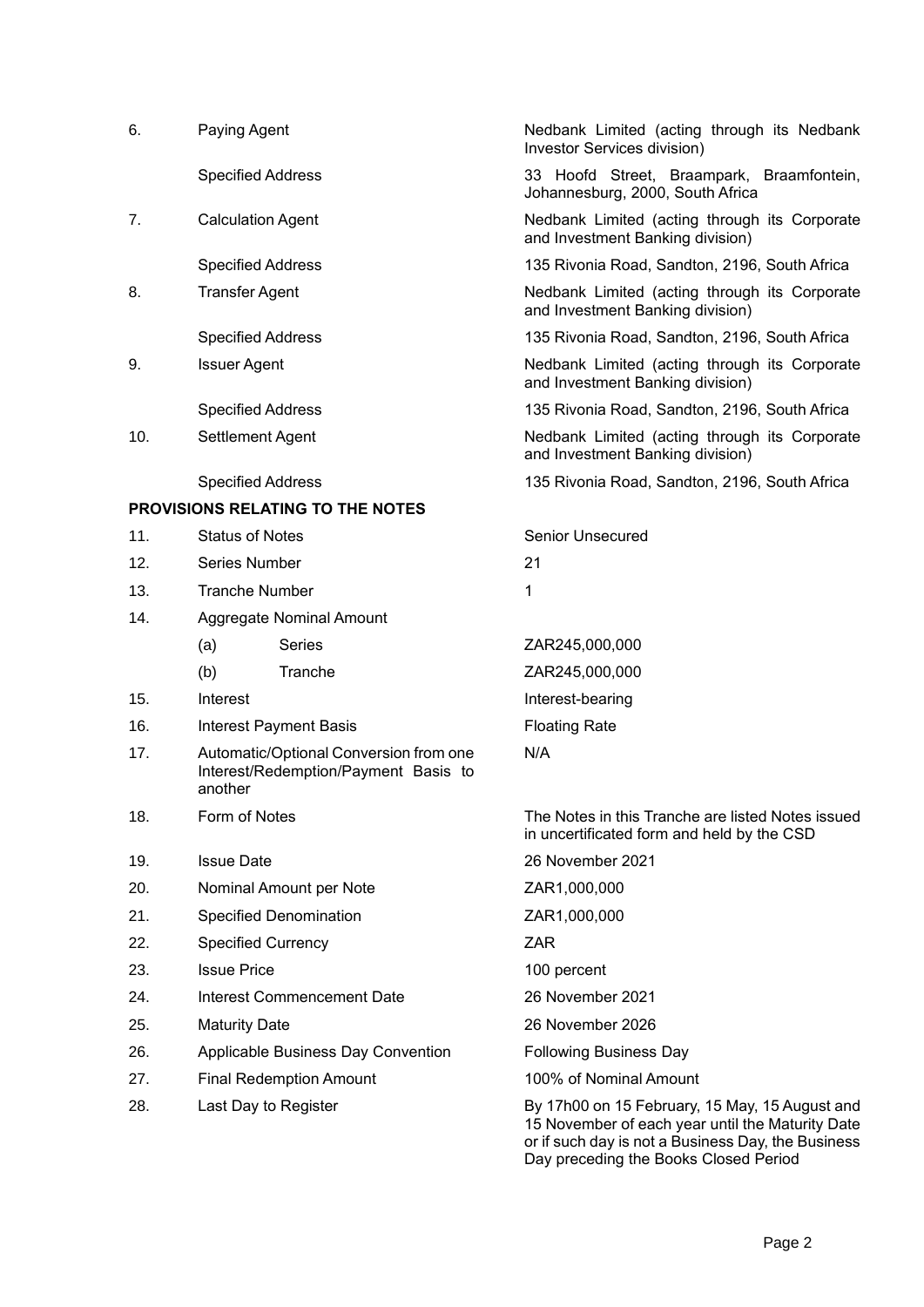| 29.                        |                                                             | <b>Books Closed Period</b>                                                                                                  | The Register will be closed from 16 February to<br>25 February, 16 May to 25 May, 16 August to<br>25 August and 16 November to 25 November of<br>each year until the Maturity Date (all dates<br>inclusive), or if any early redemption occurs, 10<br>Days prior to the actual Redemption Date                                                                                                                                                                                                                                                                                                  |
|----------------------------|-------------------------------------------------------------|-----------------------------------------------------------------------------------------------------------------------------|-------------------------------------------------------------------------------------------------------------------------------------------------------------------------------------------------------------------------------------------------------------------------------------------------------------------------------------------------------------------------------------------------------------------------------------------------------------------------------------------------------------------------------------------------------------------------------------------------|
| 30.                        | Default Rate                                                |                                                                                                                             | 2%                                                                                                                                                                                                                                                                                                                                                                                                                                                                                                                                                                                              |
| <b>FIXED RATE NOTES</b>    |                                                             |                                                                                                                             | N/A                                                                                                                                                                                                                                                                                                                                                                                                                                                                                                                                                                                             |
| <b>FLOATING RATE NOTES</b> |                                                             |                                                                                                                             |                                                                                                                                                                                                                                                                                                                                                                                                                                                                                                                                                                                                 |
| 31.                        | (a)                                                         | Interest<br>Payment<br>Floating<br>Date(s)                                                                                  | 26 February, 26 May, 26 August and<br>26 November of each year until the Maturity<br>Date or, if such day is not a Business Day, the<br>Business Day on which interest will be paid, as<br>determined in accordance with the Applicable<br>Business Day Convention with the first<br>Interest Payment Date<br>Floating<br>being<br>26 February 2022, or, if such day is not a<br>Business Day, the Business Day on which<br>interest will be paid, as determined in<br>accordance with the Applicable Business Day<br>Convention (as specified in this Applicable<br><b>Pricing Supplement)</b> |
|                            | (b)                                                         | Interest Period(s)                                                                                                          | Each period from, and including, the applicable<br>Floating Interest Payment Date and ending on,<br>but excluding, the following Floating Interest<br>Payment Date, the first Interest Period<br>commences on the Interest Commencement<br>Date and ends on (but excludes) the first<br>Floating Interest Payment Date (each Floating<br>Interest Payment Date is adjusted<br>in.<br>accordance with the Applicable Business Day<br>Convention) (as specified in this Applicable<br><b>Pricing Supplement)</b>                                                                                  |
|                            | (c)                                                         | Definition of Business Day (if<br>different from that set out in<br>Condition 1) (Interpretation)                           | N/A                                                                                                                                                                                                                                                                                                                                                                                                                                                                                                                                                                                             |
|                            | (d)                                                         | Minimum Rate of Interest                                                                                                    | N/A                                                                                                                                                                                                                                                                                                                                                                                                                                                                                                                                                                                             |
|                            | (e)                                                         | Maximum Rate of Interest                                                                                                    | N/A                                                                                                                                                                                                                                                                                                                                                                                                                                                                                                                                                                                             |
|                            | (f)                                                         | Day Count Fraction                                                                                                          | Actual/365                                                                                                                                                                                                                                                                                                                                                                                                                                                                                                                                                                                      |
|                            | (g)                                                         | Other terms relating<br>to the<br>method of calculating interest<br>(e.g.: Day Count<br>Fraction,<br>rounding up provision) | N/A                                                                                                                                                                                                                                                                                                                                                                                                                                                                                                                                                                                             |
| 32.                        | Manner in which the Rate of Interest is to<br>be determined |                                                                                                                             | Screen Rate Determination (Reference Rate<br>plus Margin)                                                                                                                                                                                                                                                                                                                                                                                                                                                                                                                                       |
| 33.                        | Margin                                                      |                                                                                                                             | 4.25% per annum to be added to the<br>Reference Rate                                                                                                                                                                                                                                                                                                                                                                                                                                                                                                                                            |
| 34.                        | If ISDA Determination                                       |                                                                                                                             | N/A                                                                                                                                                                                                                                                                                                                                                                                                                                                                                                                                                                                             |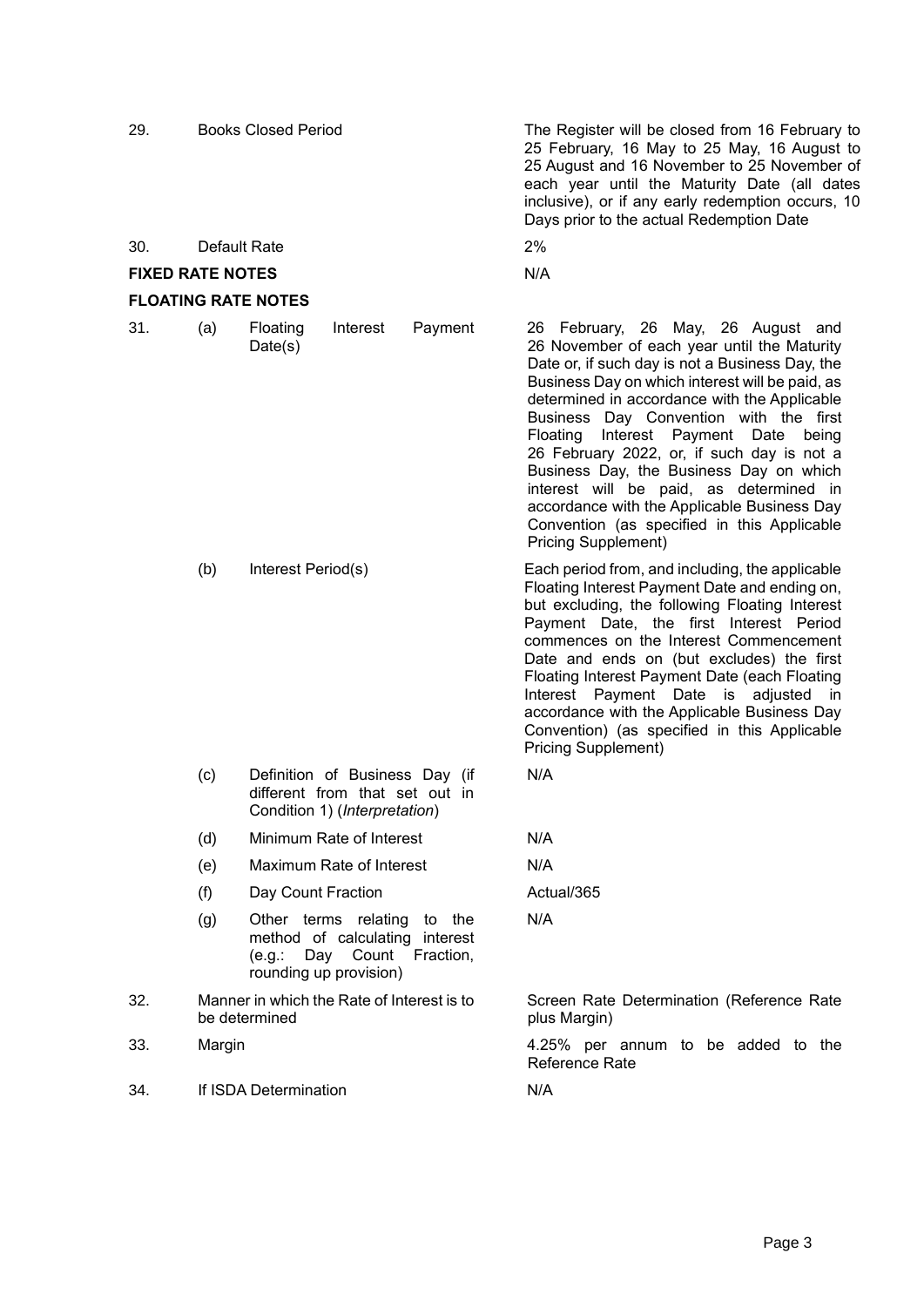- 35. If Screen Rate Determination
	- (a) Reference Rate (including relevant period by reference to which the Rate of Interest is to be calculated)
	- (b) Interest Rate Determination Date(s)
	- (c) Relevant Screen Page and Reference Code
- 36. If Rate of Interest to be calculated otherwise than by ISDA Determination or Screen Rate Determination, insert basis for determining Rate of Interest/Margin/ Fallback provisions
- 37. Calculation Agent responsible for calculating amount of principal and interest

3 month ZAR-JIBAR

26 February, 26 May, 26 August and 26 November of each year until the Maturity Date with the first Interest Rate Determination Date being 23 November 2021

ZAR-JIBAR-SAFEX

N/A

No

Yes

Yes

N/A

Nedbank Limited (acting through its Corporate and Investment Banking division)

- **ZERO COUPON NOTES** N/A **PARTLY PAID NOTES** N/A **INSTALMENT NOTES** N/A **MIXED RATE NOTES** N/A **INDEX-LINKED NOTES** N/A **DUAL CURRENCY NOTES** N/A **EXCHANGEABLE NOTES** N/A **OTHER NOTES** N/A **PROVISIONS REGARDING REDEMPTION/MATURITY**
- 38. Redemption at the Option of the Issuer pursuant to Condition 11.3 (*Redemption at the Option of the Issuer*) No
- 39. Redemption at the Option of the Senior Noteholders pursuant to Condition 11.4 (*Redemption at the Option of the Senior Noteholders*)
- 40. Redemption in the event of a Change of Control at the election of Noteholders pursuant to Condition 11.5 (*Redemption in the event of a Change of Control*) or any other terms applicable to a Change of Control
- 41. Redemption in the event of a failure to maintain JSE Listing and Rating at the election of the Noteholders pursuant to Condition 11.6 (*Redemption in the event of a failure to maintain JSE Listing and Rating*)
- 42. Early Redemption Amount(s) payable on redemption for taxation reasons pursuant to Condition 11.2 (*Redemption*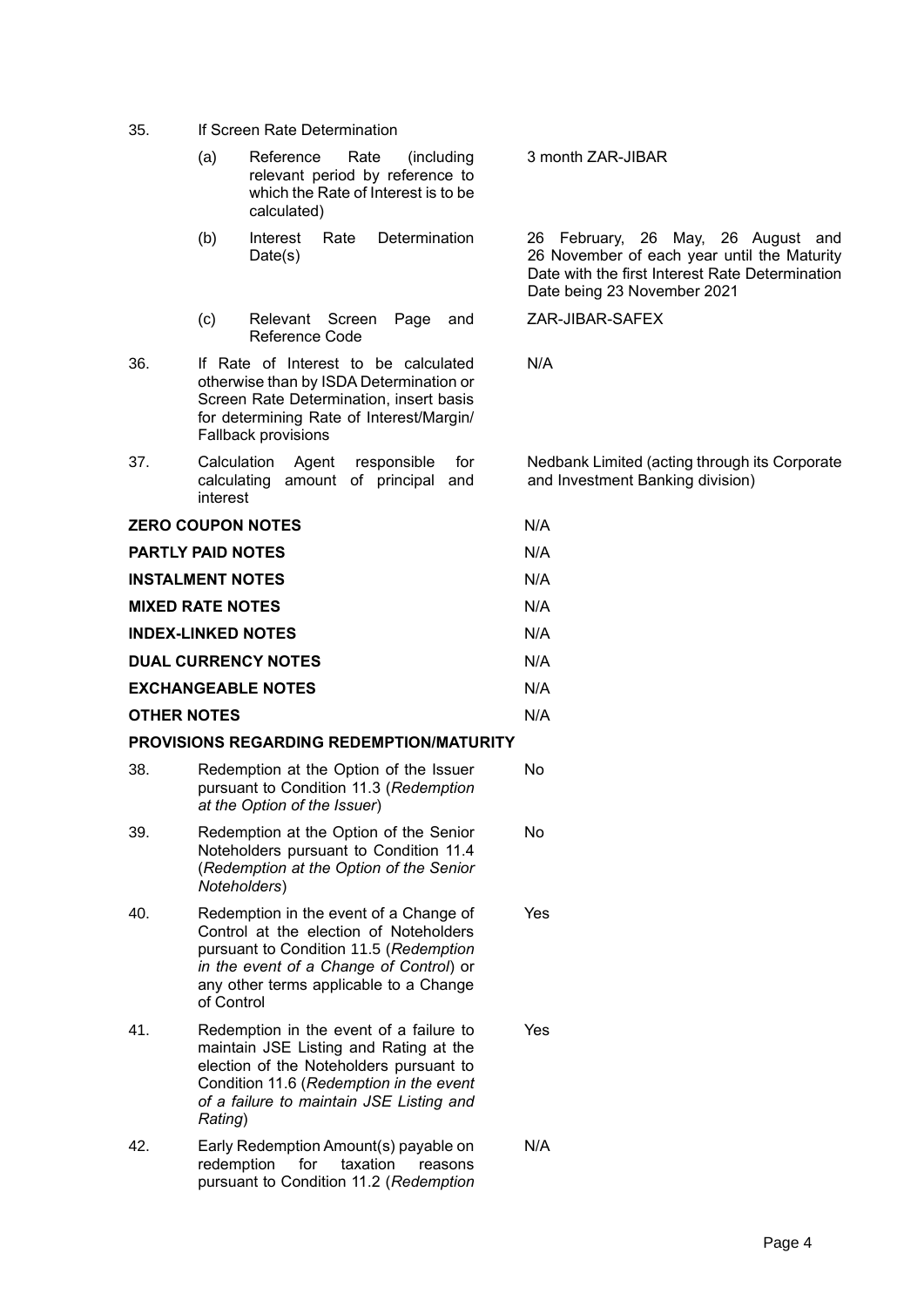*for Tax Reasons*) on Event of Default pursuant to Condition 18 (*Events of Default*) or on a Change of Control pursuant to Condition 11.5 (*Redemption in the event of a Change of Control*) or in relation to a failure to maintain a JSE Listing and/or Rating pursuant to Condition 11.6 (*Redemption in the event of a failure to maintain JSE Listing and Rating*) (if different from that set out in the relevant Conditions)

## **GENERAL**

| 43. | Financial Exchange                                                 | Interest Rate Market of the JSE Limited                                      |
|-----|--------------------------------------------------------------------|------------------------------------------------------------------------------|
| 44. | Additional selling restrictions                                    | N/A                                                                          |
| 45. | International Securities<br><b>Identification</b><br>Number (ISIN) | ZAG000181496                                                                 |
| 46. | Stock Code                                                         | <b>NHM021</b>                                                                |
| 47. | Stabilising manager                                                | N/A                                                                          |
| 48. | Provisions relating to stabilisation                               | N/A                                                                          |
| 49. | Method of distribution                                             | <b>Private Placement</b>                                                     |
| 50. | Credit Rating assigned to the Issuer                               | Term: A(za), Short<br>Term:<br>A1(za);<br>Long<br>issue date 27 October 2021 |
| 51. | Applicable Rating Agency                                           | Global Credit Rating Co. Proprietary Limited                                 |
| 52. | Governing law (if the laws of South Africa<br>are not applicable)  | N/A                                                                          |
| 53. | Other provisions                                                   | This Tranche of Notes will be guaranteed under<br>the Programme Memorandum.  |

# **DISCLOSURE REQUIREMENTS IN TERMS OF PARAGRAPH 3(5) OF THE COMMERCIAL PAPER REGULATIONS IN RELATION TO THIS ISSUE OF NOTES**

# 54. Paragraph 3(5)(a)

The "*ultimate borrower*" (as defined in the Commercial Paper Regulations) is the Issuer.

# 55. Paragraph 3(5)(b)

The Issuer is a going concern and can in all circumstances be reasonably expected to meet its commitments under the Notes.

# 56. Paragraph 3(5)(c)

The auditor of the Issuer is Ernst & Young Incorporated.

# 57. Paragraph 3(5)(d)

As at the date of this issue:

- (i) the Issuer has issued ZAR9,463,022,841(inclusive of this issue of Notes) in Commercial Paper (as defined in the Commercial Paper Regulations); and
- (ii) the Issuer estimates that it may issue ZAR3,655,000,000 (exclusive of this issue of Notes) of additional Commercial Paper during the remainder of the current financial year, ending 30 June 2022.
- 58. Paragraph 3(5)(e)

All information that may reasonably be necessary to enable the investor to ascertain the nature of the financial and commercial risk of its investment in the Notes is contained in the Programme Memorandum and this Applicable Pricing Supplement.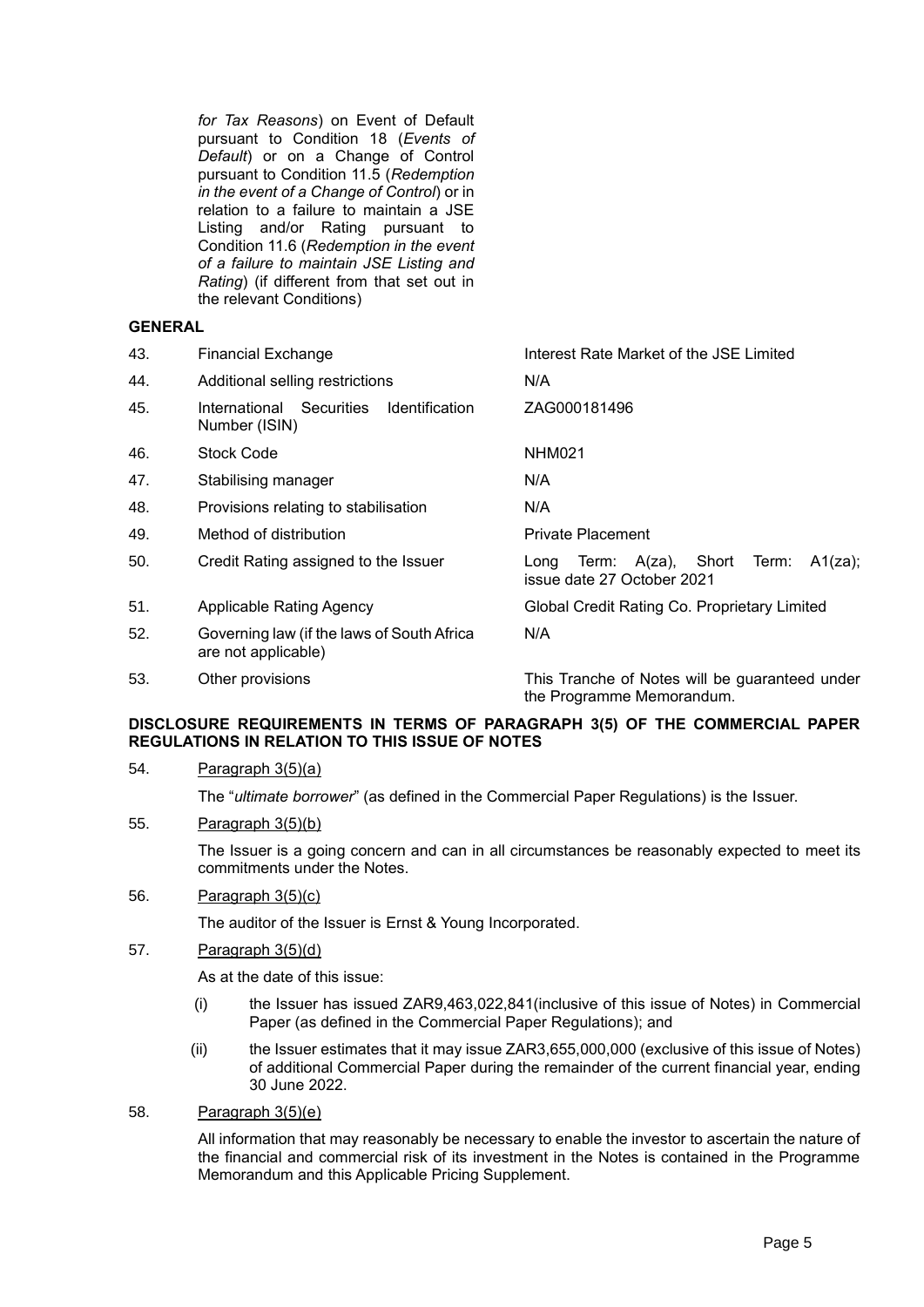# 59. Paragraph 3(5)(f)

As at the date of this Applicable Pricing Supplement, there has been no material adverse change in the Issuer's financial position since the date of its last audited annual financial statements.

60. Paragraph 3(5)(g)

The Notes issued will be listed.

61. Paragraph 3(5)(h)

The funds to be raised through the issue of the Notes are to be used by the Issuer for its general corporate purposes.

62. Paragraph 3(5)(i)

The obligations of the Issuer in respect of the Notes are unsecured, but guaranteed by the Guarantor.

63. Paragraph 3(5)(j)

Ernst & Young Incorporated, the statutory auditors of the Issuer, have confirmed that nothing has come to their attention to indicate that this issue of Notes issued under the Programme does not comply in all material respects with the relevant provisions of the Commercial Paper Regulations.